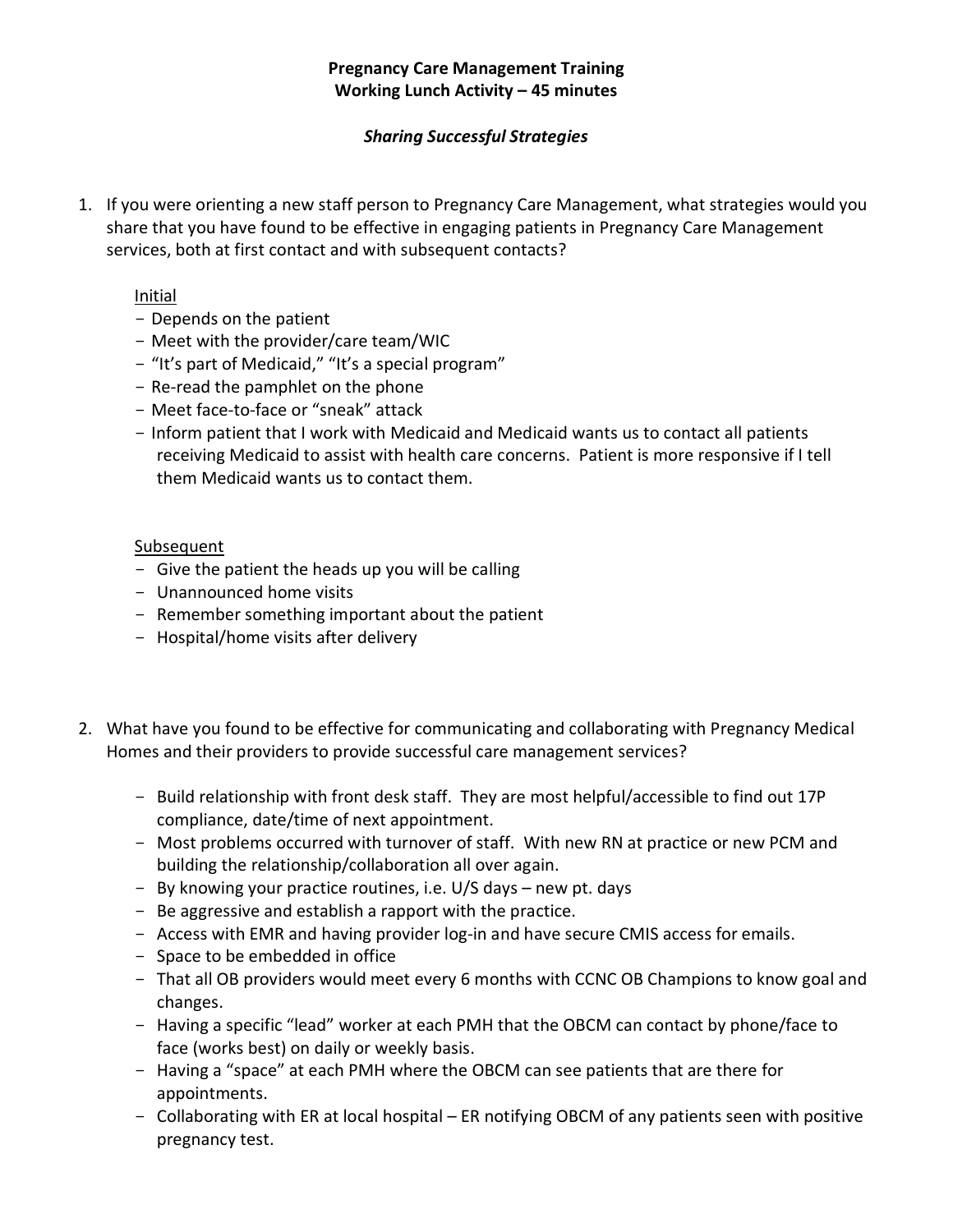- The PMH faxing screenings over to OBCM and OBCM faxing back that screening was received plus F/U re: patient's status.
- Weekly/monthly clinical staff meetings to discuss priority patients. OBCM(s) sitting in on meetings.
- Asking OB provider what works best for them.
- Informing practices that OBCM does home visit as needed.
- Organizing medical management meetings: HD + PMH
- 3. What strategies have you found to be effective in assessing patient needs? What methods have you used to assess patient needs? What do you find to be the most successful approaches to assessing patient needs? What are your most common assessment findings?

# Approaches

- Face to face interviewing which allows motivational interviewing.
- Review risk screen questions which allows client to elaborate.
- Ask reflective questions.
- Do not be judgmental.
- Keep the conversation to the point of the question.
- Access to medical records at PMH.
- Collaborate with community agencies (WIC, etc.)
- Provider portal to access diagnoses and services
- Face-to-face is most successful—patients are more open to talk.
- Having assigned PCM's for a PMH
- Assign the PCM (Nurse) to do routine follow-up with patients at visits. Ex: BP check, GD, AFP's, etc. and update findings in CMIS
- Most successful=Flexible=have someone available to see the patient at all times.

# Common Assessment Findings:

- Hx smoking but quit d/t pregnancy and not smoking now.
- Late entry > 14 weeks c/t report d/t MCD process
- Behavioral health issues
- Lack of social and emotional support
- Smoking
- Mental Illness
- Substance Abuse
- Single Parents
- STD's
- Late Prenatal Care
- Late PNC
- Substance use
- $-$  GD
- Tobacco use
- Obesity (under chronic condition)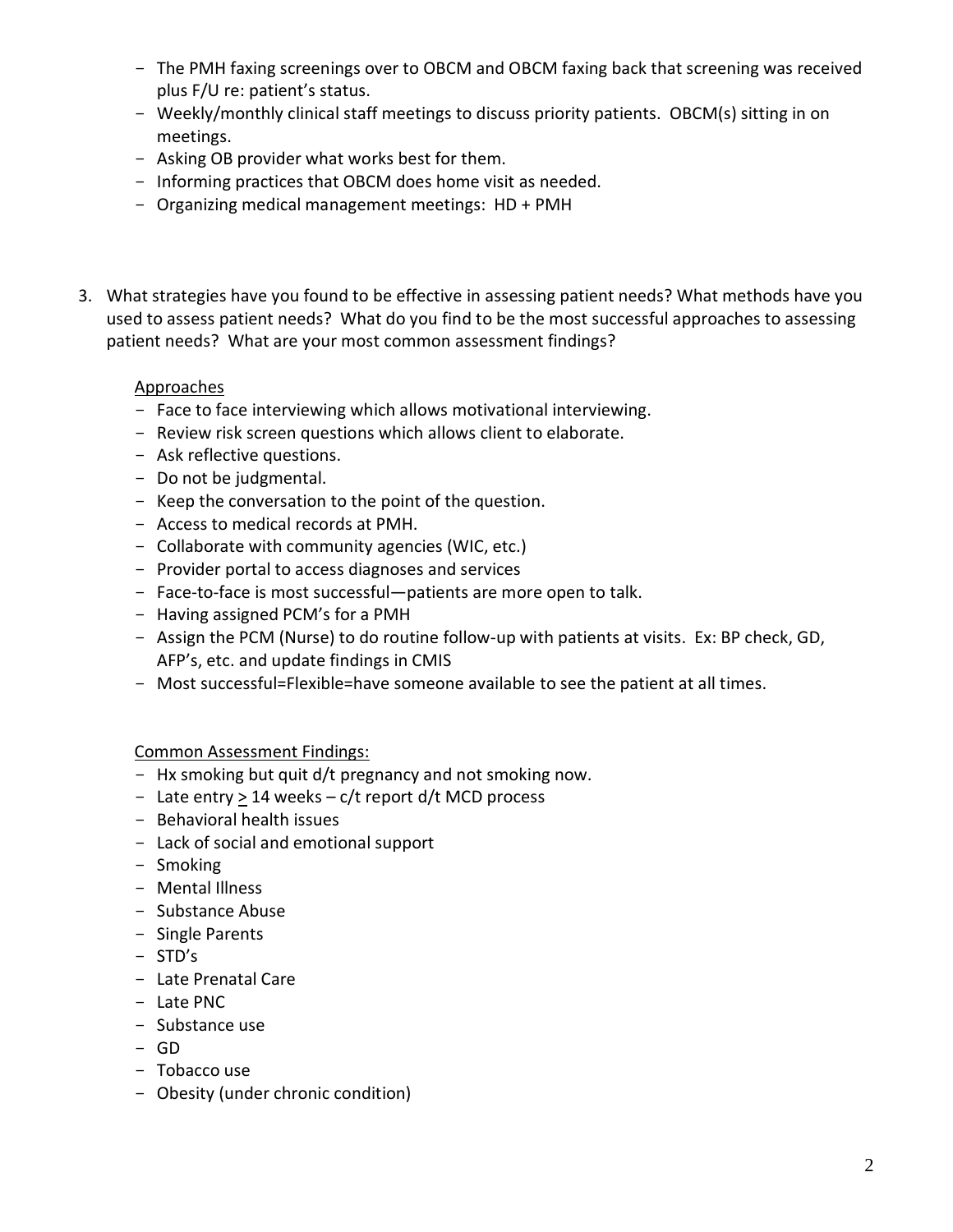- 4. What are the most common risk factors in the pregnant Medicaid population in your community? What strategies have you found to be effective in addressing these risk factors?
	- Late Entry
		- Relationships with provider and DSS to get sooner appointments and faster turnover for MPW applications.
		- Screen out through family practice when positive test and signup for MPW
	- Mental Health
		- Poor resources for mental health
		- MPW pays for mental health mobile crisis van
		- (Grant Funded) substance abuse counseling in house through Mental Health/New Horizon/Port
	- Smoking providing specific materials, quit line
	- Chronic Conditions provide pocket materials about preterm birth.
	- Late Entry Prenatal Care
	- Transportation DSS transportation; gas vouchers (if prenatal care is with the health dept.)
- 5. Describe your experiences working with pregnant Medicaid patients with substance abuse disorders. What strategies have been effective? What have been your experiences working with patients in methadone treatment programs or who are on suboxone? What about patients receiving treatment from pain clinics or other pain management providers? What recommendations can you make about providing effective care management to this population?
	- Make referrals to treatment facilities
	- Establish a relationship with the social workers in the treatment facilities to work together with patients
	- When talking with patients, be careful how you frame conversations/questions. Remain nonjudgmental.
	- Until they realize they have a problem, efforts are in vain.
	- Some patients say that smoking THC is not as bad as cocaine or meth—smoking THC eases nausea.
	- Medical providers don't address substance abuse issues.
	- DSS referral
	- In-patient monitoring for prenatal substance abusing women.
- 6. Describe your experiences working with pregnant Medicaid patients with mental illness (of all forms, including depression, anxiety, eating disorders, bipolar disorder, schizophrenia, etc.). What strategies have been effective? What community services do you find helpful for these patients? What recommendations can you make about providing effective care management to this population?

# Barriers:

- Lack of providers for mental health services.
- OB providers not adequately addressing mental health.
- Long wait for initial mental health evaluation.
- OB providers not willing to prescribe medications.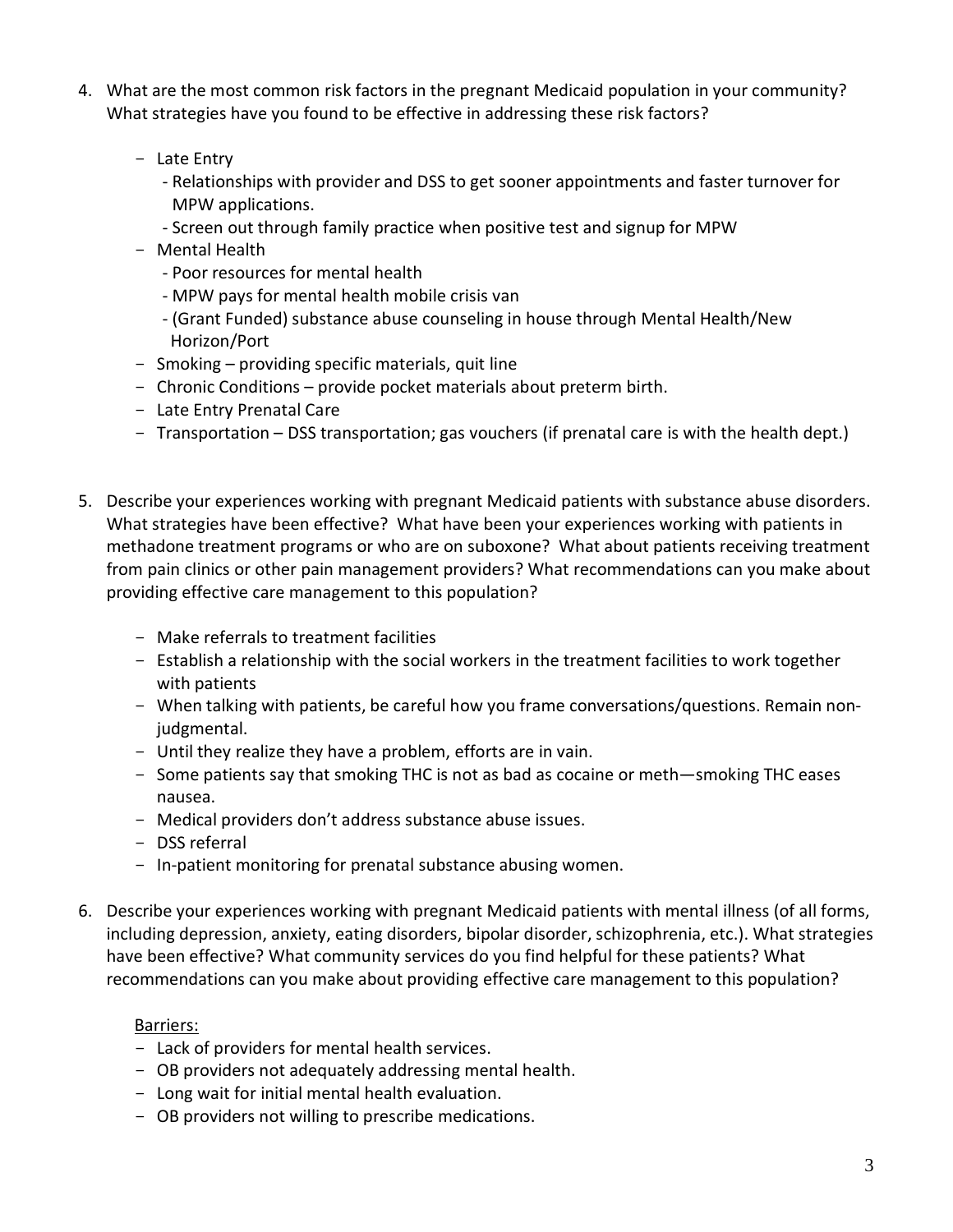What has been effective?

- Staffing with OB to ensure patient receives mental health referral, services, etc.

Recommendations:

- Educate OB providers on resources.
- Encourage OB to contact OBCM for assistance to help a patient access mental health services.
- Integrated Behavioral Health, contracting with a mental health provider.
- Crisis intervention—connect with a provider and do a "warm hand off"
- CDC Website-"Choices"
- Network Mental Health to work with care managers to educate on resources.
- Review provider portal for a thorough review and possible meds.
- Providers-Narcotic Registry
- OB to NICU workgroup to prepare moms for outcomes and treatment involved.
- 7. Describe your experiences working with pregnant Medicaid patients who are experiencing domestic violence/sexual assault and/or related trauma. What strategies have been effective? What community services do you find helpful for these patients? What recommendations can you make about providing effective care management to this population?

#### Experiences:

- Vary from success to death

### Strategies:

- Shelters, education, referrals to EastPointe Mental Health, DV Centers, Law Enforcement, DSS
- Effective listening between patient/providers
- Gaining trust, building rapport, be persistent
- Access patient alone, McKinney-Vento Law, providing resources in ladies rest room on back of business cards or other literature.
- Safety Plan having interpreters with good rapport
- Communication with the health care team
- Identify resources within the community
- Work on empowerment
- Build self-esteem, make safety plan, give resources, shelter info

Barriers: Patient acknowledgement of D.V.

- Getting patient to resources/counseling services
- 8. What are some of the reasons that pregnant Medicaid patients in your community do not enter prenatal care in the first trimester? What are some strategies that could be implemented to improve the proportion of Medicaid patients receiving first trimester prenatal care?

#### Barriers:

- Waiting for Medicaid care/approval
- Private providers will not take presumptive/non-Medicaid patients.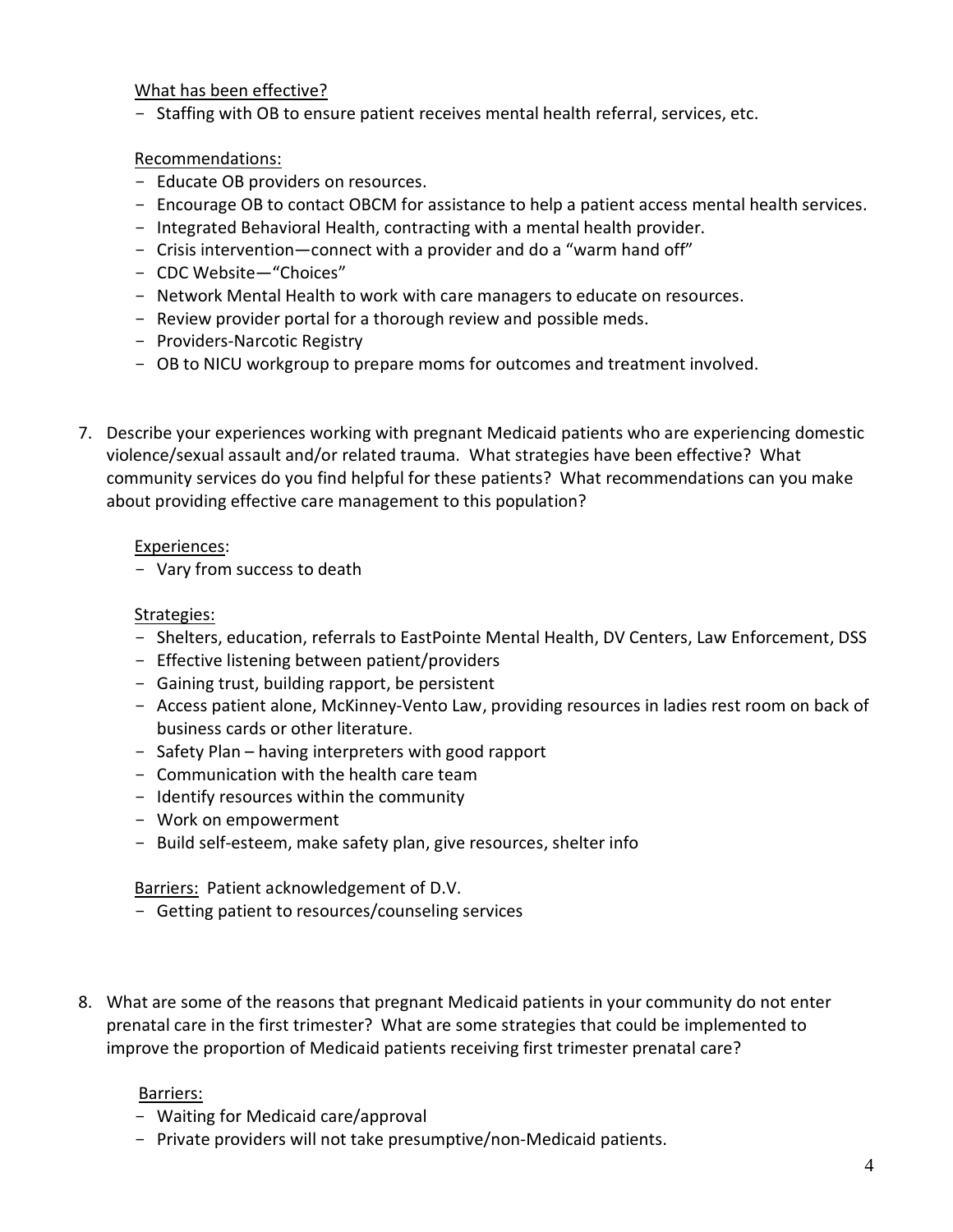- Presumptive Medicaid issues:
	- · Only LHD's, FQHC's, Hospital-based clinics can initiate
	- · Some presumptive applications are not initiated till 3rd trimester.
	- · Some LHD's only initiating presumptive on illegal aliens.
- LHD volume in large counties
- Private providers refuse to participate
- Private providers limit number of patients they take per month.
- Patients cannot pay for "official pregnancy test" and do not know where to get free test.
- Ignorance/not educated in importance of early prenatal care.
- Patients waiting till they get Medicaid so they can see private MD
- Certain cultures do not value
- Medicaid Delay in getting
- Delay in applying for Medicaid
- Providers will not accept patients until they are enrolled
- Irregular menstrual cycles or didn't know they were pregnant
- Drug abuse
- Lack of transportation

#### Recommendations:

- Faster Medicaid processing.
- DSS educating patients in MPW/refer to providers at time of application.
- National campaign with TV/radio/newspaper regarding importance of early prenatal care
- Awareness that patients can be seen at LHD without Medicaid
- Changes in Presumptive processes.
- Get providers to accept presumptive and not limit Medicaid.
- Have facilities doing pregnancy test refer/schedule prenatal appointments
- Initiate nurse prenatal visits.
- OBCM should collaborate with DSS Medicaid CM

#### Strategies:

- More education to all women and the importance of PNC
- PMH's more flexible hours/schedules
- Other sources besides Medicaid transportation if available
- Consult with DSS
- 9. What are some of the reasons that pregnant Medicaid patients in your community utilize the emergency department frequently and/or miss multiple prenatal appointments? What are some strategies that could be implemented to improve appropriate and desired utilization of prenatal care resources?

#### ED Utilization:

- Urgent medical concerns that require immediate attention
- Lack of transportation
- Told to go by OB, practice too busy to see
- After hours and weekends
- Complain of pain in order to receive pregnancy test and ultrasound